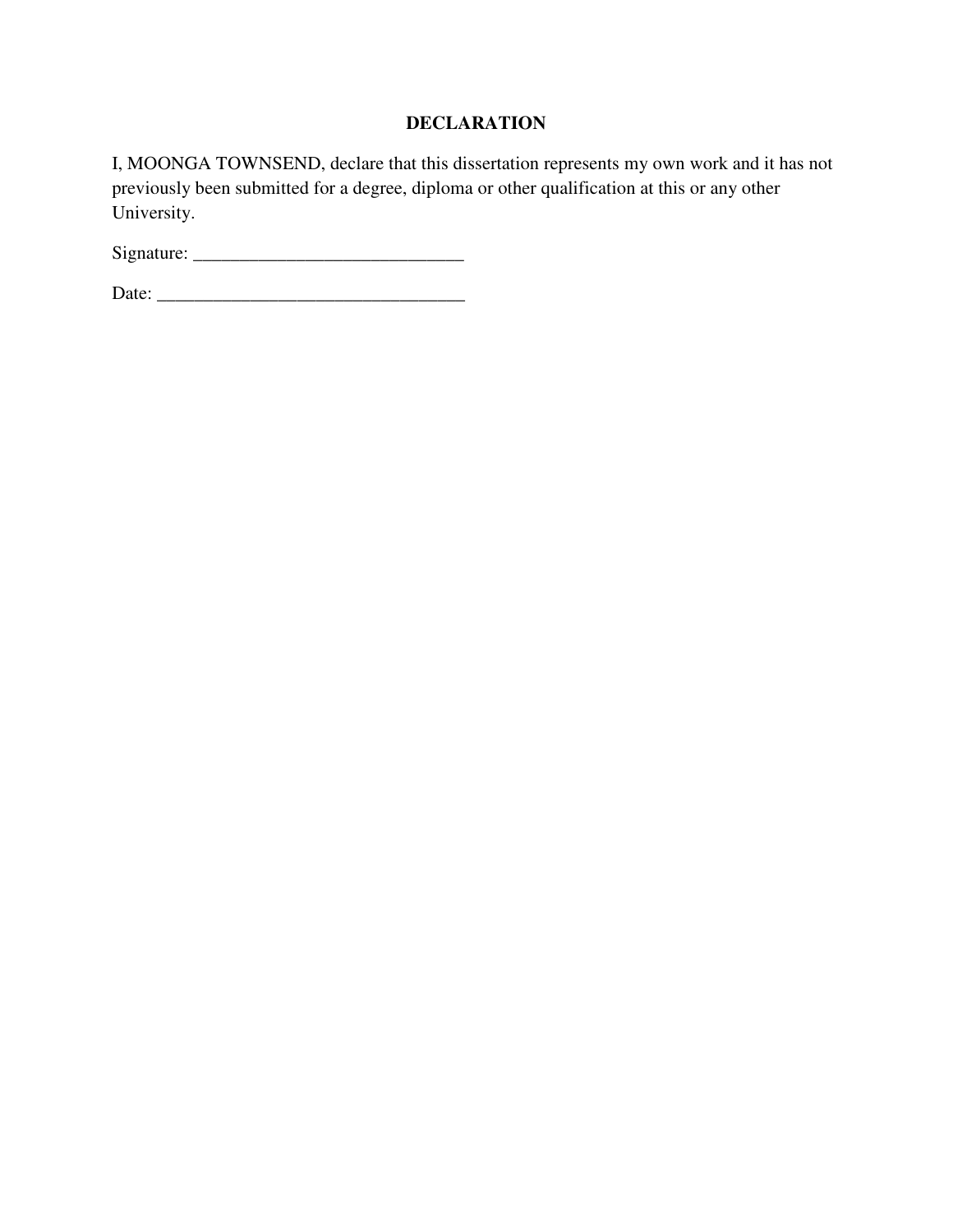# **COPYRIGHT**

All rights reserved. No part of this dissertation may be reproduced or stored in any form or by any means without prior permission in writing from the author or the University of Zambia.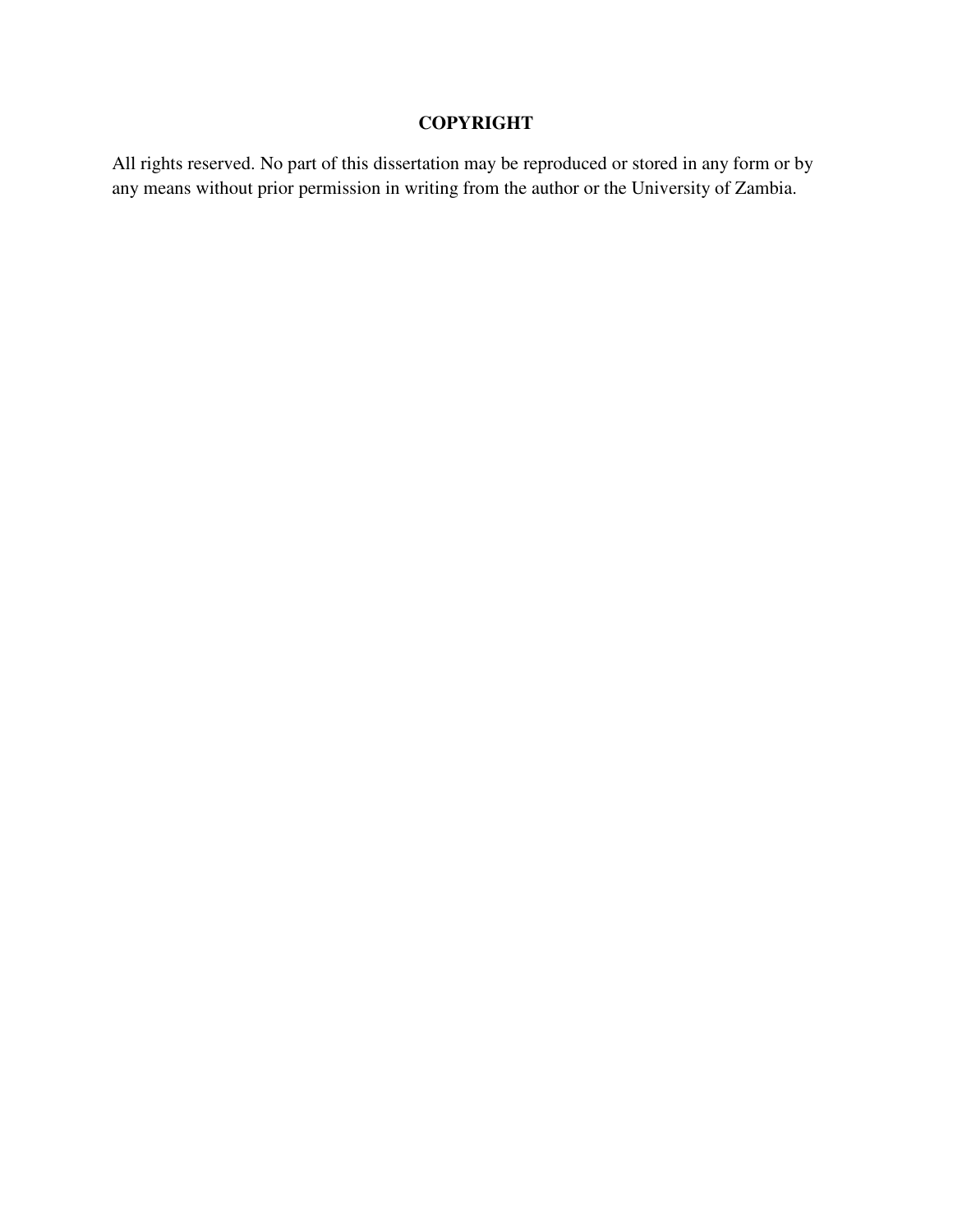### **CERTIFICATE OF APPROVAL**

This dissertation of MOONGA TOWNSEND has been approved as partial fulfillment of the requirements for the award of the Degree of Master of Public Administration by the University of Zambia.

NameSignature Date

……………………… ………………… ……………… ……………………….. ………………….. ……………… ……………………….. …………………… ……………...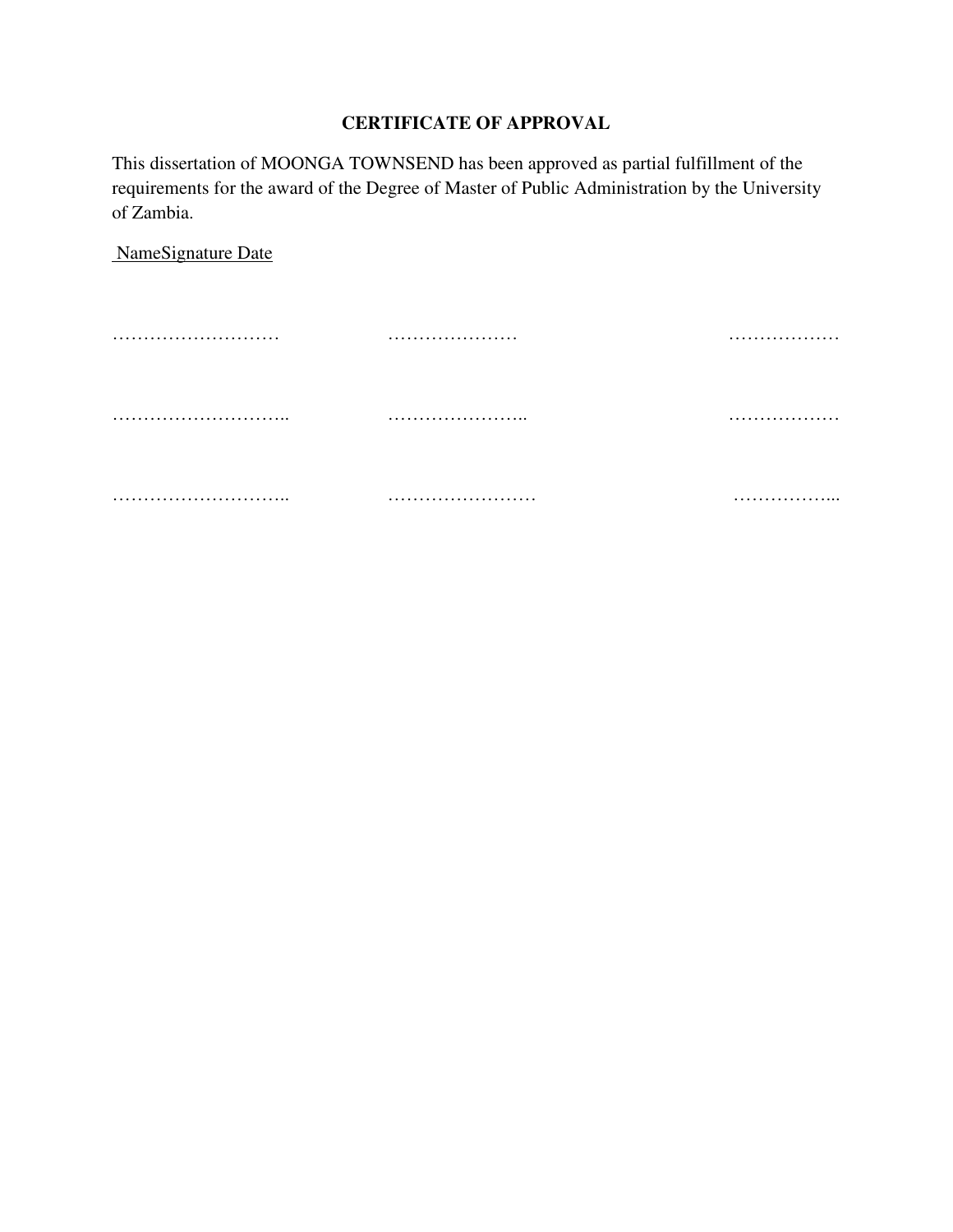#### **ABSTRACT**

The study investigated factors affecting the recruitment and selection of personnel at Lusaka city council. According to the Lusaka District Situational Analysis Report (2005), the approved establishment staff structure had 5000 employees, whilst the current staff level in the council was only at 2,858 employees. The total number of professional staff stood at only 743 employees, while that of non-professional staff stood at 1,399. There is a difference between existing staff and approved establishment.

The general objective of the study was to establish factors which affect the recruitment and selection of personnel at Lusaka City Council. The specific objectives were to: establish whether or not recruitment and selection policies exist at Lusaka City Council; identify the recruitment and selection methods used;establish the sources of recruitment and selection; identify the constraints faced in the recruitment and selection personnel at the council; suggest the way forward for improving the recruitment and selection of qualified personnel at Lusaka City Council.

The research design used in this study was a case study. Purposive sampling was used to sample 16 respondents. Both primary and secondary data were collected. Primary data were collected using research interview guides administered to key respondents at Lusaka City Council and the Local Government Service Commission. Secondary data were collected from previous research, text books, internet and reports. Data were analyzed qualitatively.

 The study found that there has been no significant improvement in recruitment and selection of qualified personnel. This was due to factors such as; poor salaries and conditions of service, political interference, indequate funding, negative perception about councils and labour market conditions and competition. The studyfound that there was a written policy on recruitment and selection at Lusaka City Council.The study also found that recruitment and selection policies exist at the Local Government Service Commission. The study further found that advertisement (internal), by word-of-mouth, and oral interviews were the most popular recruitment and selection methods used at Lusaka City Council. The study also revealed that the sources of recruitment at LCC were grade 9 certificate holders. The study further found that recruitment at the LGSC was by using, advertisements, both(internal and external). For internal purposes, secondments and transfers were used while, for external purposes national newspapers were used. The study revealed that sources of recruitment and selection at the LGSC were college and university graduates. The researcher recommends adoption of the following; improving salaries and conditions of service, drawing up personal specifications to be done after analyzing the requirements for each job and retraining ill-qualified personnel.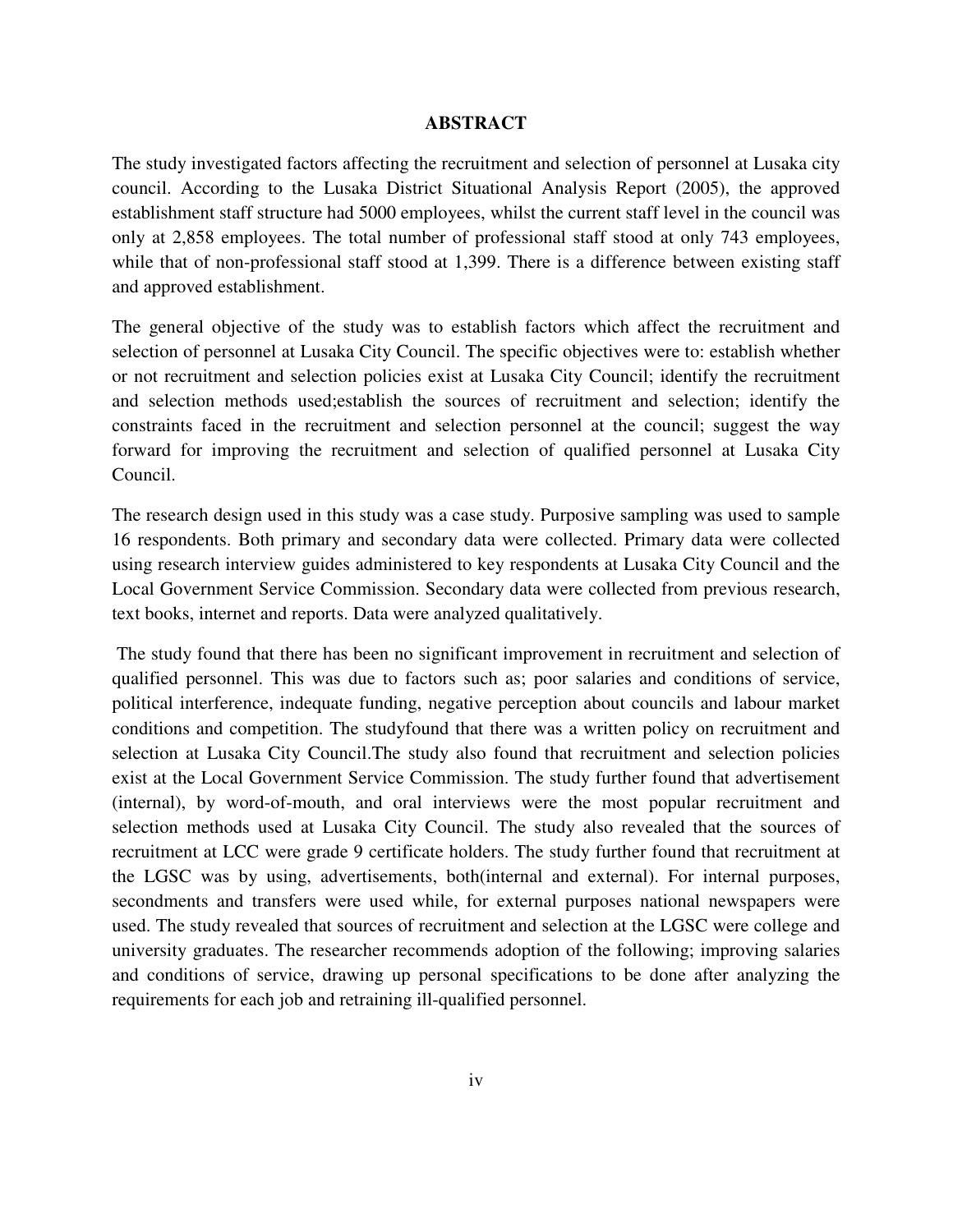TO MY BELOVED MOTHER**, STELLA MUKWAMBA**, WHOM I OWE EVERYTHING IN MY POSSESION.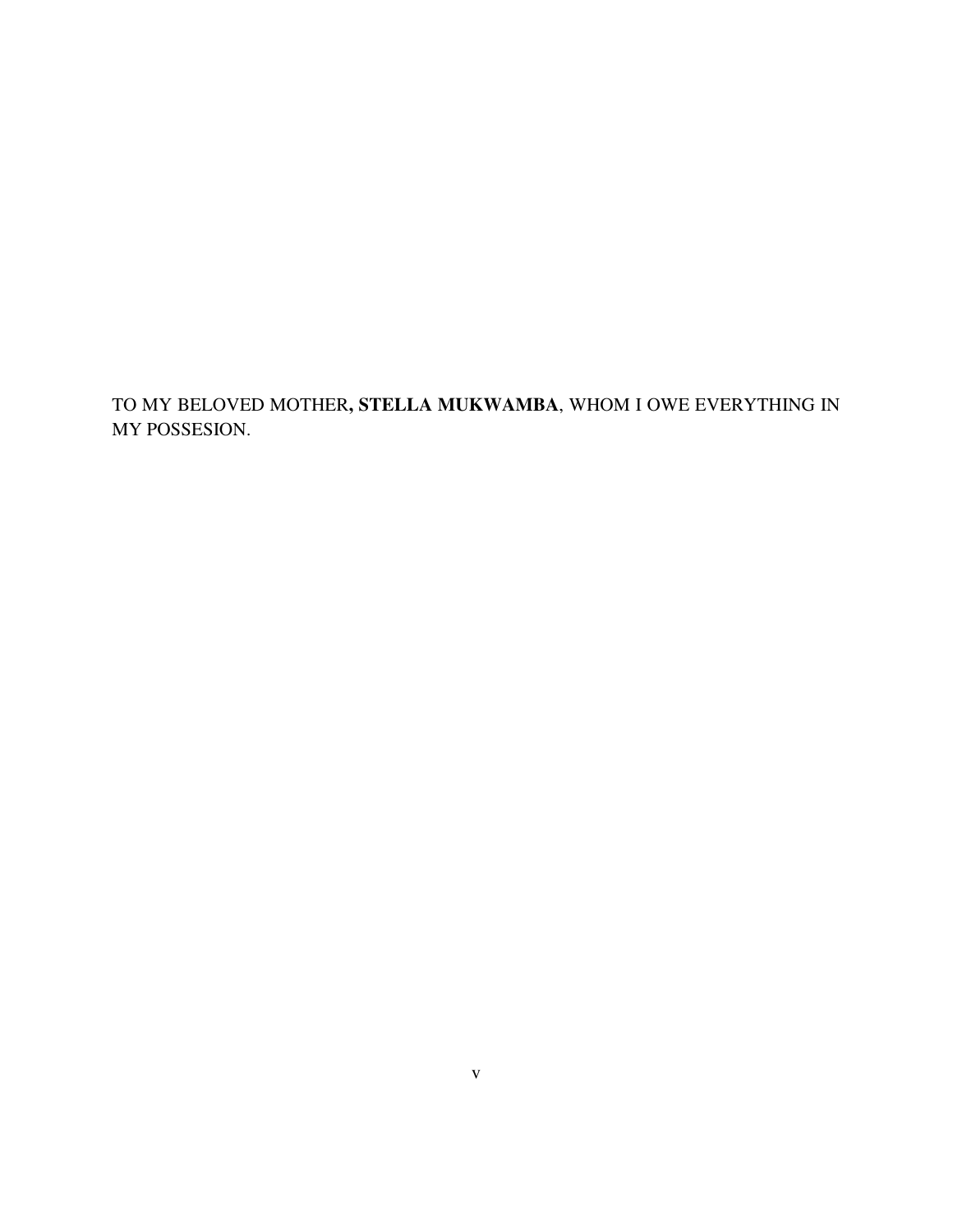### **ACKNOWLEDGEMENTS**

There are many people and organizations to thank for their support in the preparation of this disseratation. Many thanks to my devoted supervisor, Dr M.C Bwalya, for the guidance and inspiration. Thanks also to DrMafuleka, Mr Phineas Bbaala, MrPenziShikabi, Mr Evans Daka and Miss ChisomoMwanza now my wife for providing the necessary academic materials and valuable suggestions. Special thanks to Mrs. Winnie Banda, who, through her love and care, inculcated into me hope and confidence. I am also grateful to the Ministry of Home Affairs for granting me study leave.

Additionally, I extend my appreciation to LCC; Ministry of Local Government and Housing; and the Local Government Service Commission for the support and cooperation during my study of LCC. Finally, many thanks to the respondents and informants, (too numerous to mention) for their willingness to be engaged in interviews.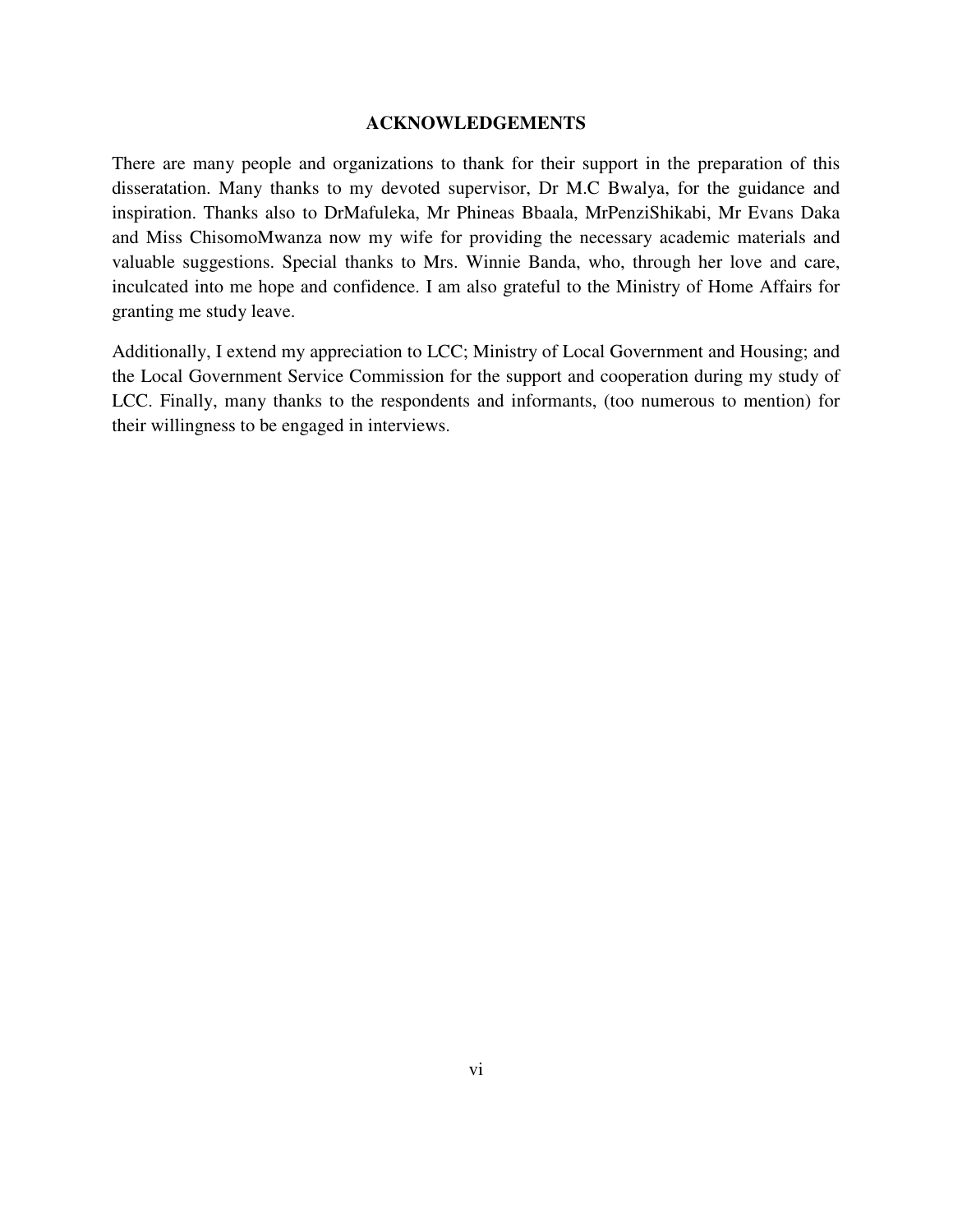# **TABLE OF CONTENTS**

| <b>CONTENTPAGE</b>                                             |  |
|----------------------------------------------------------------|--|
|                                                                |  |
|                                                                |  |
|                                                                |  |
|                                                                |  |
|                                                                |  |
|                                                                |  |
|                                                                |  |
|                                                                |  |
|                                                                |  |
|                                                                |  |
|                                                                |  |
| <b>CHAPTER TWO: A SOCIAL ECONOMIC PROFILEOF LUSAKA DISTRIC</b> |  |
|                                                                |  |
|                                                                |  |
|                                                                |  |
|                                                                |  |
|                                                                |  |
| <b>CHAPTER THREE: RECRUITMENT AND SELECTIONPOLICIES40</b>      |  |
|                                                                |  |
|                                                                |  |
|                                                                |  |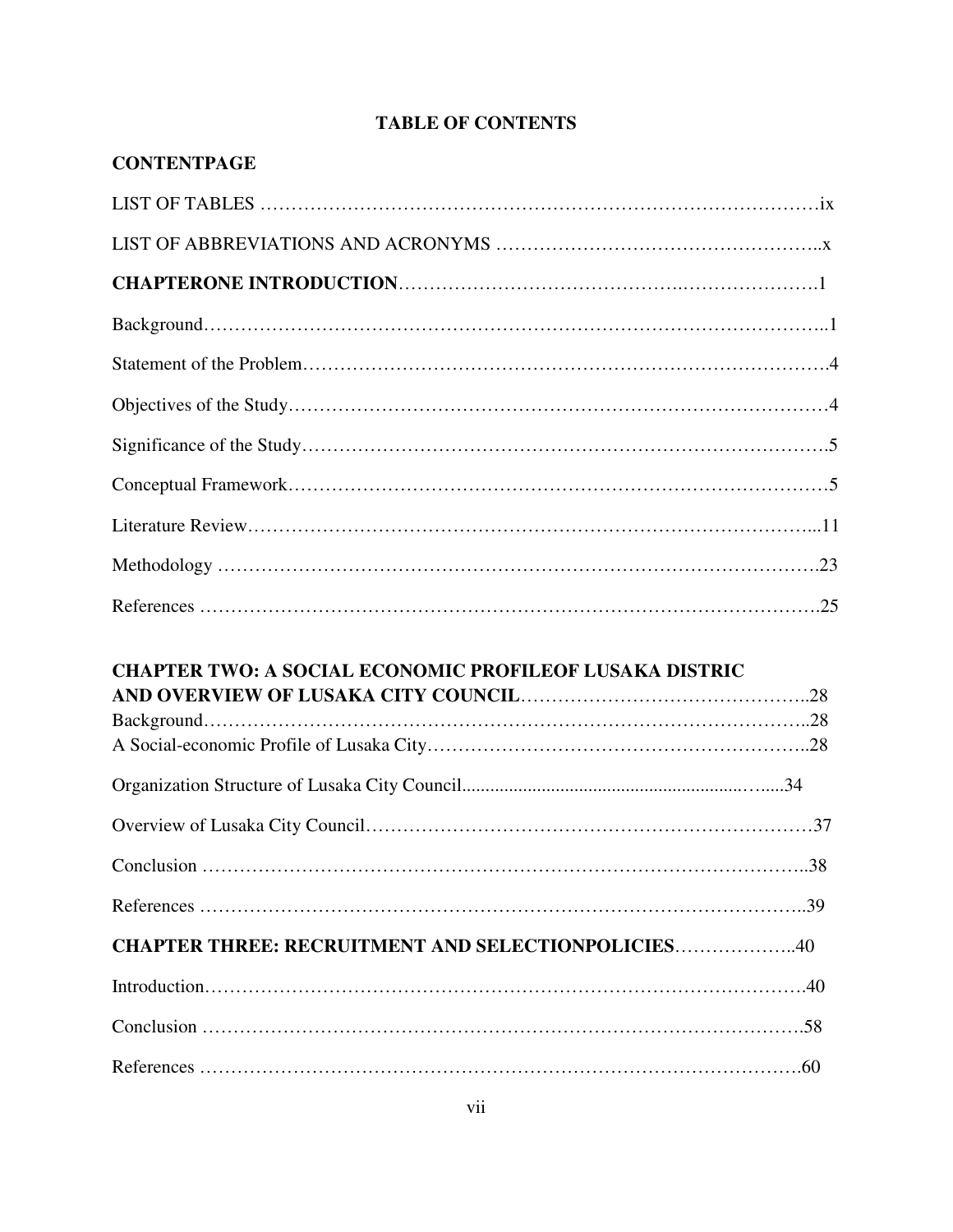| <b>CHAPTER FOUR: RECRUITMENT AND SELECTION METHODSUSED AT LUSAKA</b> |  |  |
|----------------------------------------------------------------------|--|--|
|                                                                      |  |  |
|                                                                      |  |  |
|                                                                      |  |  |
|                                                                      |  |  |
| <b>CHAPTER FIVE: FACTORS AFFECTING THE RECRUITMENT AND</b>           |  |  |
|                                                                      |  |  |
|                                                                      |  |  |
|                                                                      |  |  |
|                                                                      |  |  |
| <b>CHAPTER SIX: CONCLUSIONS AND RECOMMENDATIONS103</b>               |  |  |
|                                                                      |  |  |
|                                                                      |  |  |
|                                                                      |  |  |
|                                                                      |  |  |
|                                                                      |  |  |
|                                                                      |  |  |
|                                                                      |  |  |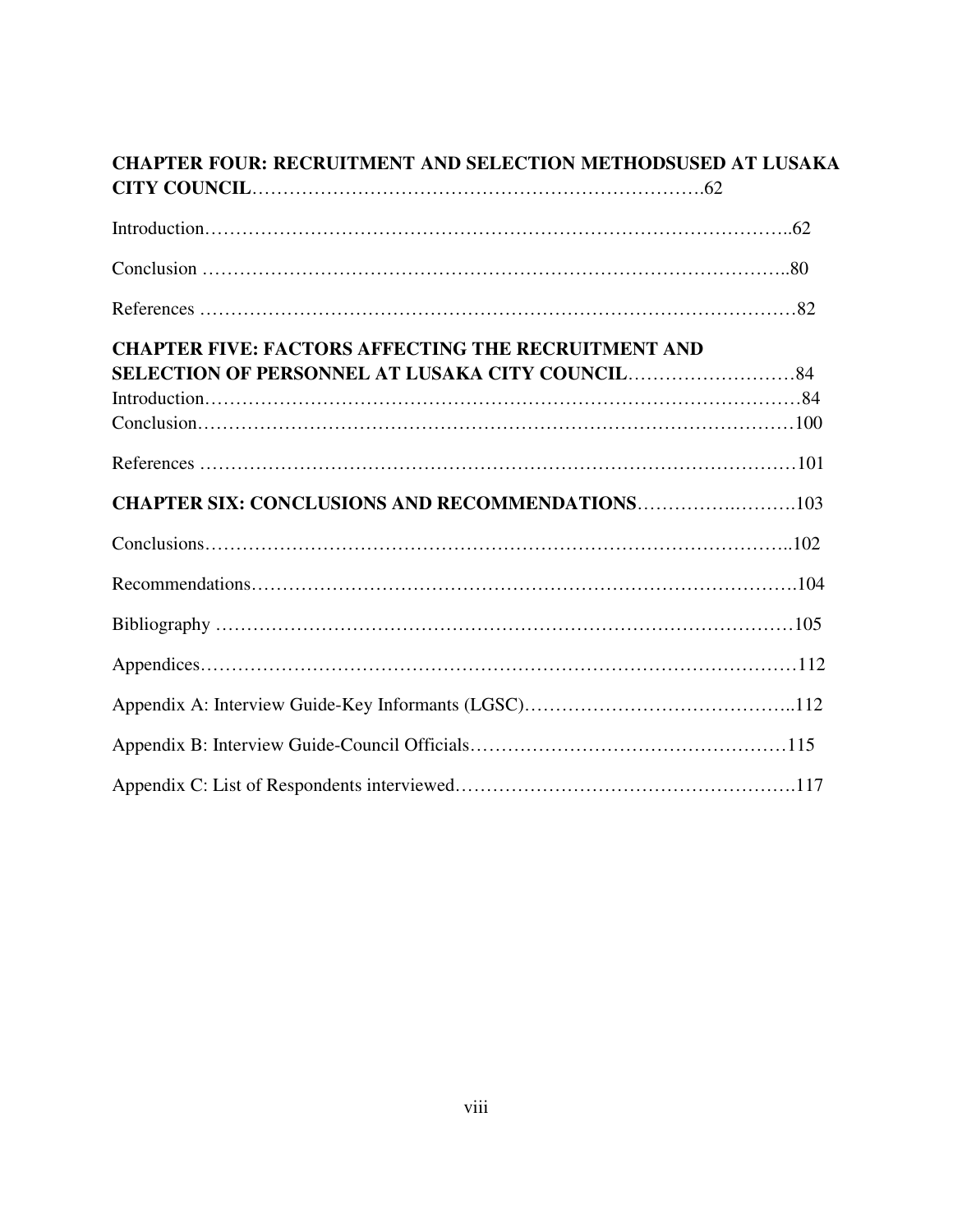# LIST OF TABLES

|--|--|--|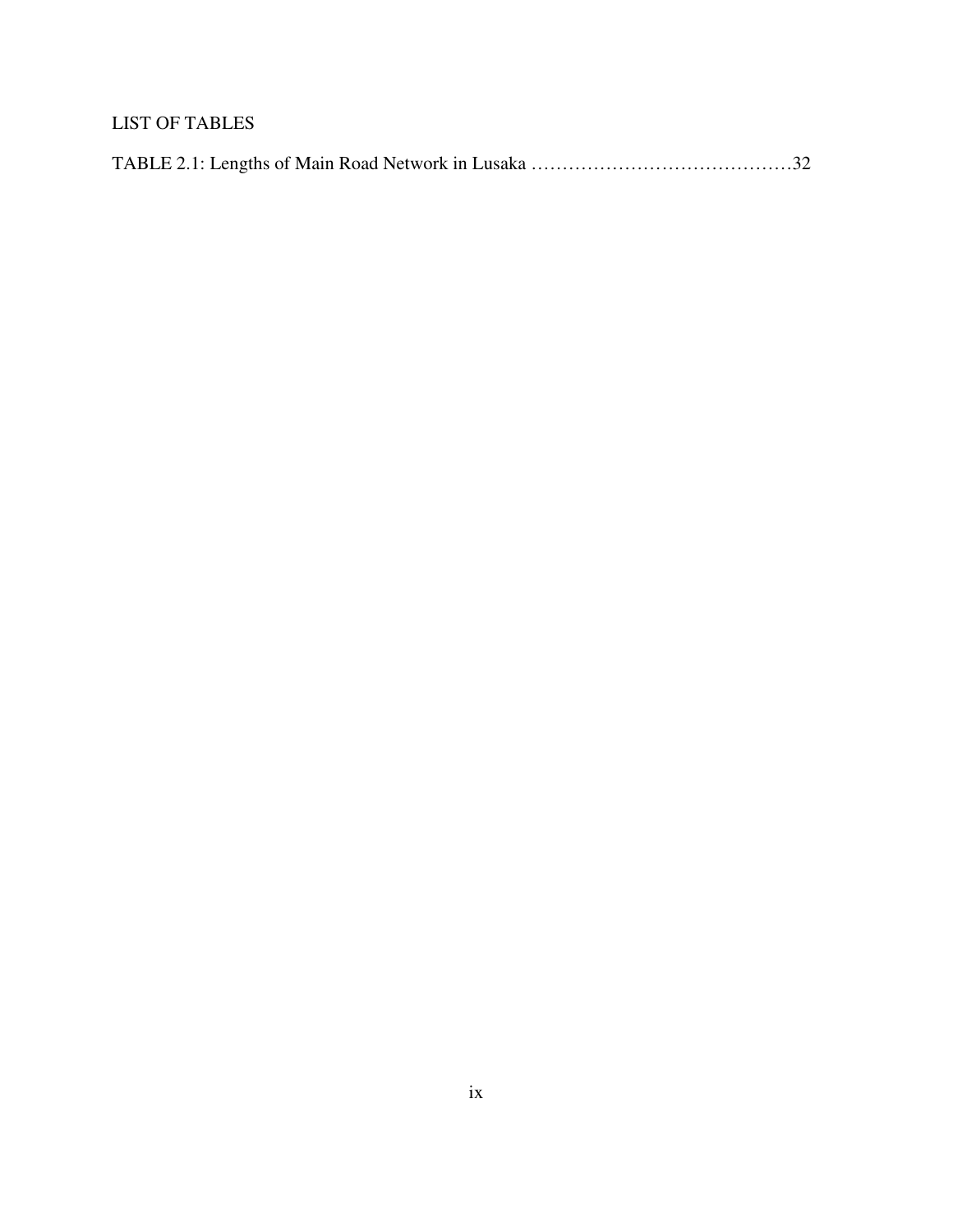# **LIST OF ABBREVIATIONS AND ACRONYMS**

| <b>CBD</b>                                      | -Central Business District                    |  |
|-------------------------------------------------|-----------------------------------------------|--|
| CBOs                                            | - Community Based Organizations               |  |
| <b>CSO</b>                                      | - Central Statistical Office                  |  |
| <b>DDCC</b>                                     | - District Development Coordinating Committee |  |
| <b>DSA</b>                                      | -District Situational Analysis                |  |
| EIZ                                             | - Engineering Institute of Zambia             |  |
| <b>FBOs</b>                                     | - Faith Based Organizations                   |  |
| <b>GDP</b>                                      | -Gross Domestic Product                       |  |
| <b>GRZ</b>                                      | - Government of the Republic of Zambia        |  |
| <b>HDR</b>                                      | -Human Development Report                     |  |
| <b>LCC</b>                                      | - Lusaka City Council                         |  |
| <b>LDHMT</b>                                    | - Lusaka District Health Management Team      |  |
| <b>LGSC</b>                                     | - Local Government Service Commission         |  |
| <b>LWSC</b>                                     | -Lusaka Water and Sewerage Company            |  |
| MOLGH- Ministry of Local Government and Housing |                                               |  |
| MoH                                             | - Ministry of Health                          |  |
| MoE                                             | -Ministry of Education                        |  |